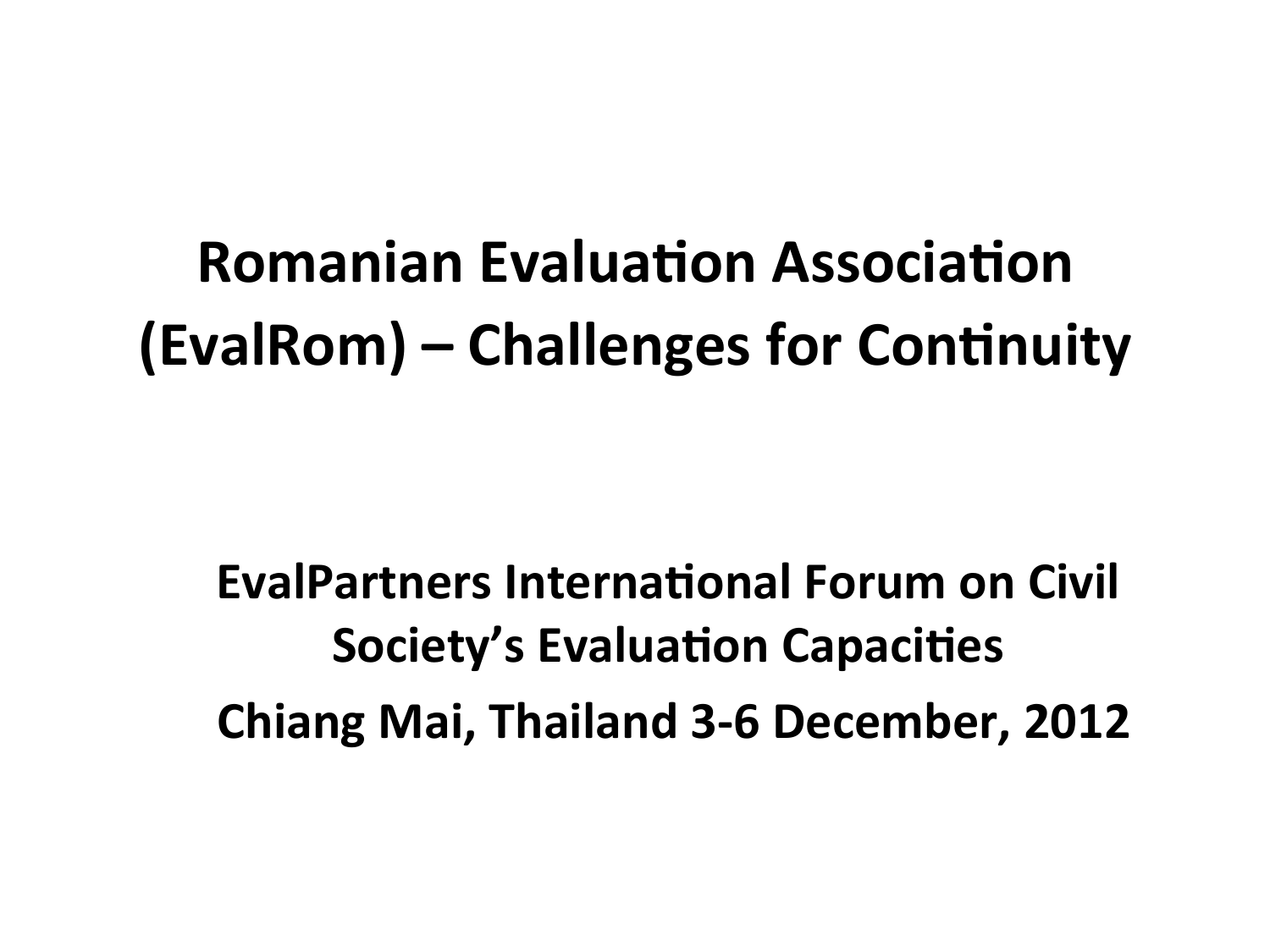# **Background**

- EvalRom was founded in 2008, after two years of functioning as an informal network under the same name.
- The first meeting of the informal network took place in august 2006 and was facilitated by Ross Conner, chairperson of IOCE at that time.
- EvalRom was formally founded by 19 individual members, most of them coming from the supply side of the Romanian evaluation market.
- All the activities of the association are based on the volunteer contribution of the members; there is no paid staff.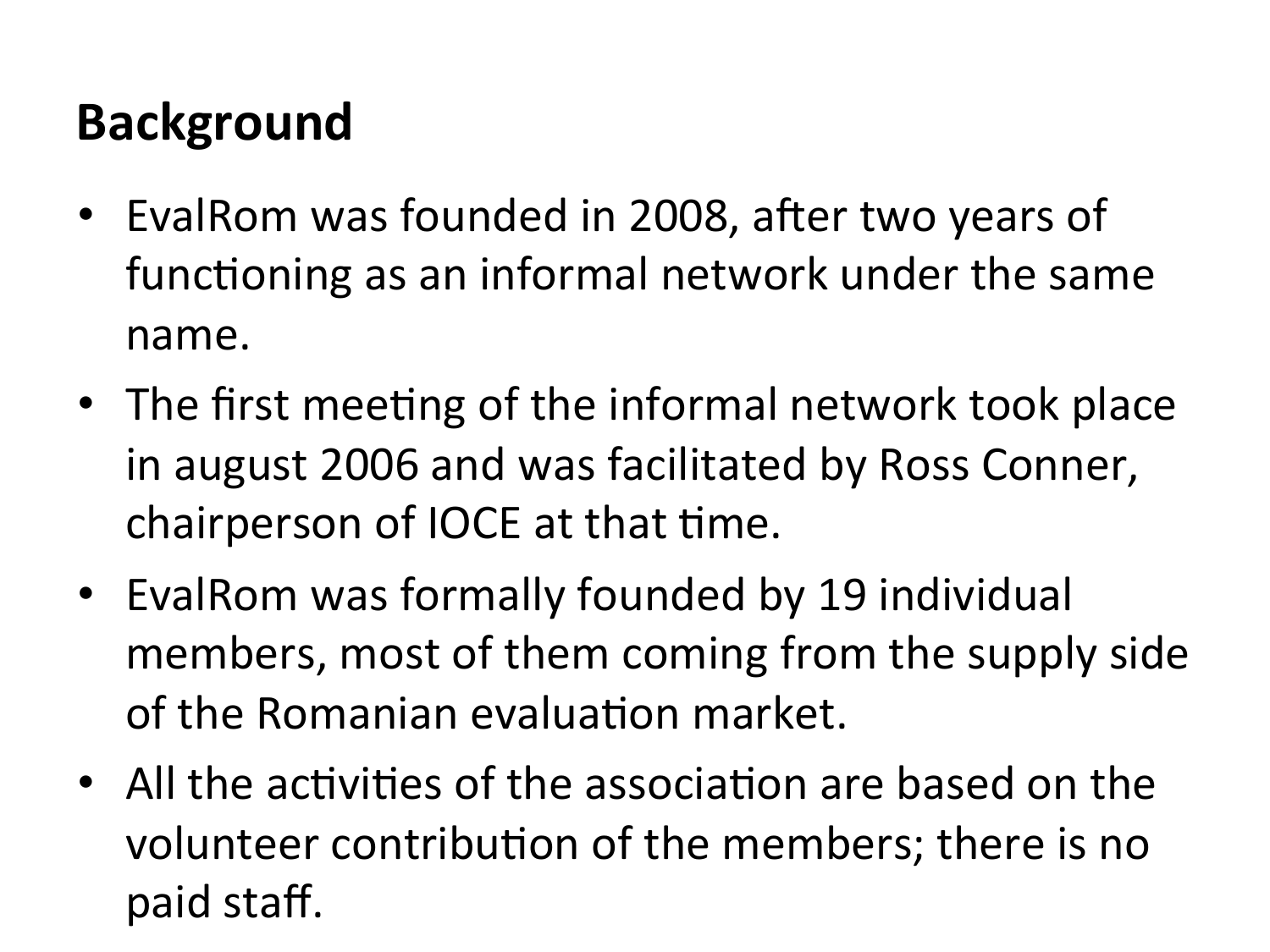### **Main results**

- Implementation of a project funded from an EU grant scheme (called "Transition Facility") focused on promoting transparency and public accountability in Romania
- Professional workshops
- Participation in activities related to the development of evaluation culture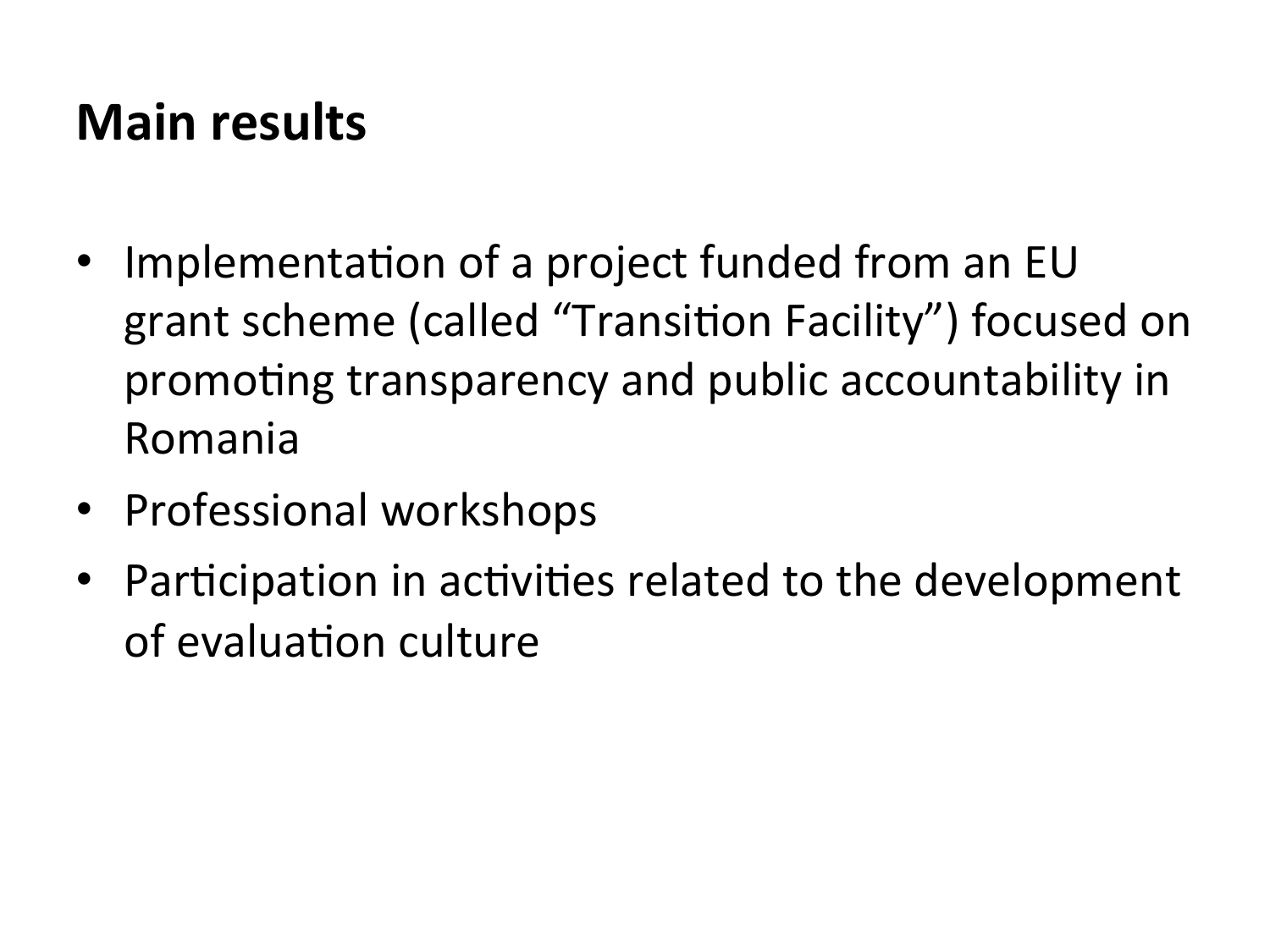### **Challenges and bottlenecks**

- The immaturity of the national evaluation market (modest size and no diversity)
- Very limited financial resources and a limited resource mobilization capacity of the organisation
- The local cultural context, dominated by low trust and blame culture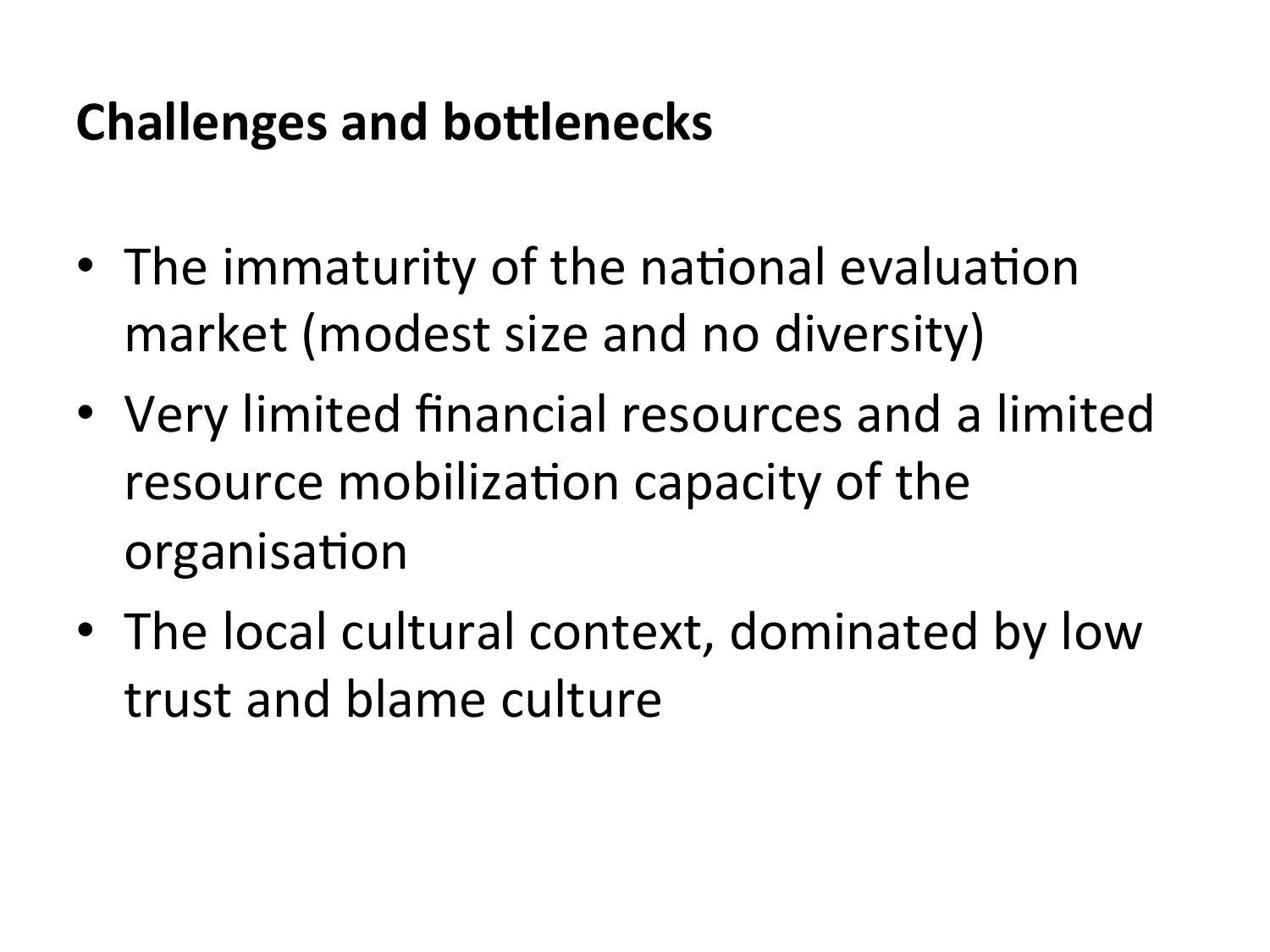## **Enabling factors**

- Country's EU accession
- Networking with other Romanian NGOs, as well as with other international evaluation associations
- A long process of establishment of the association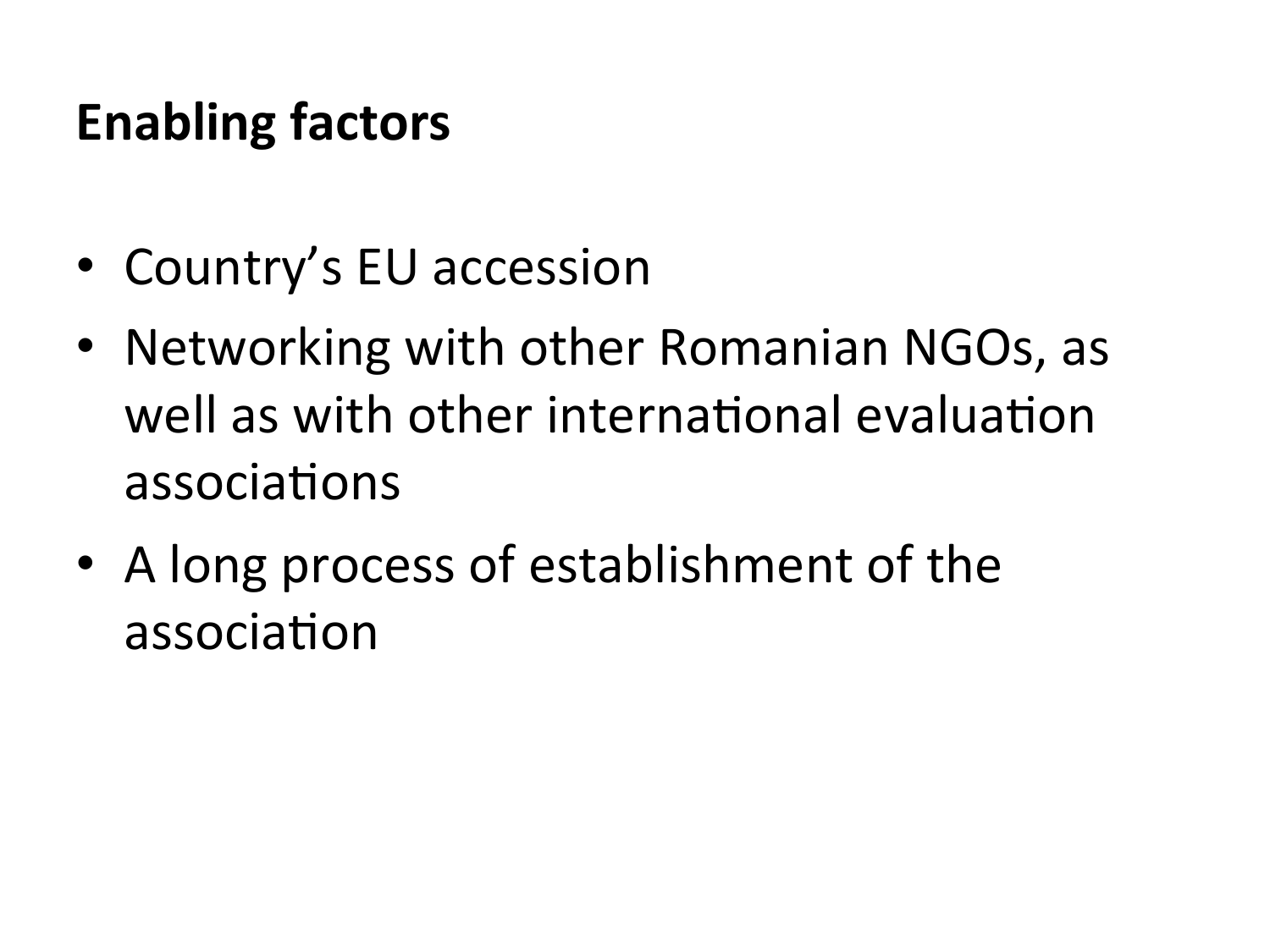# **Key lessons learned**

- A core dedicated group of initiative, with good connections among stakeholders with a constant, long lasting interest in the development of an emerging association acting transparent and flexible
- Starting with an informal network, opened to many professionals and ideas, giving time and space for the ideas to reach maturity and a critical mass of supporters
- Using every opportunity to promote your initiative(s) might increase interest and trust of potential members
- After launching the network addressing promptly to the interests of the members